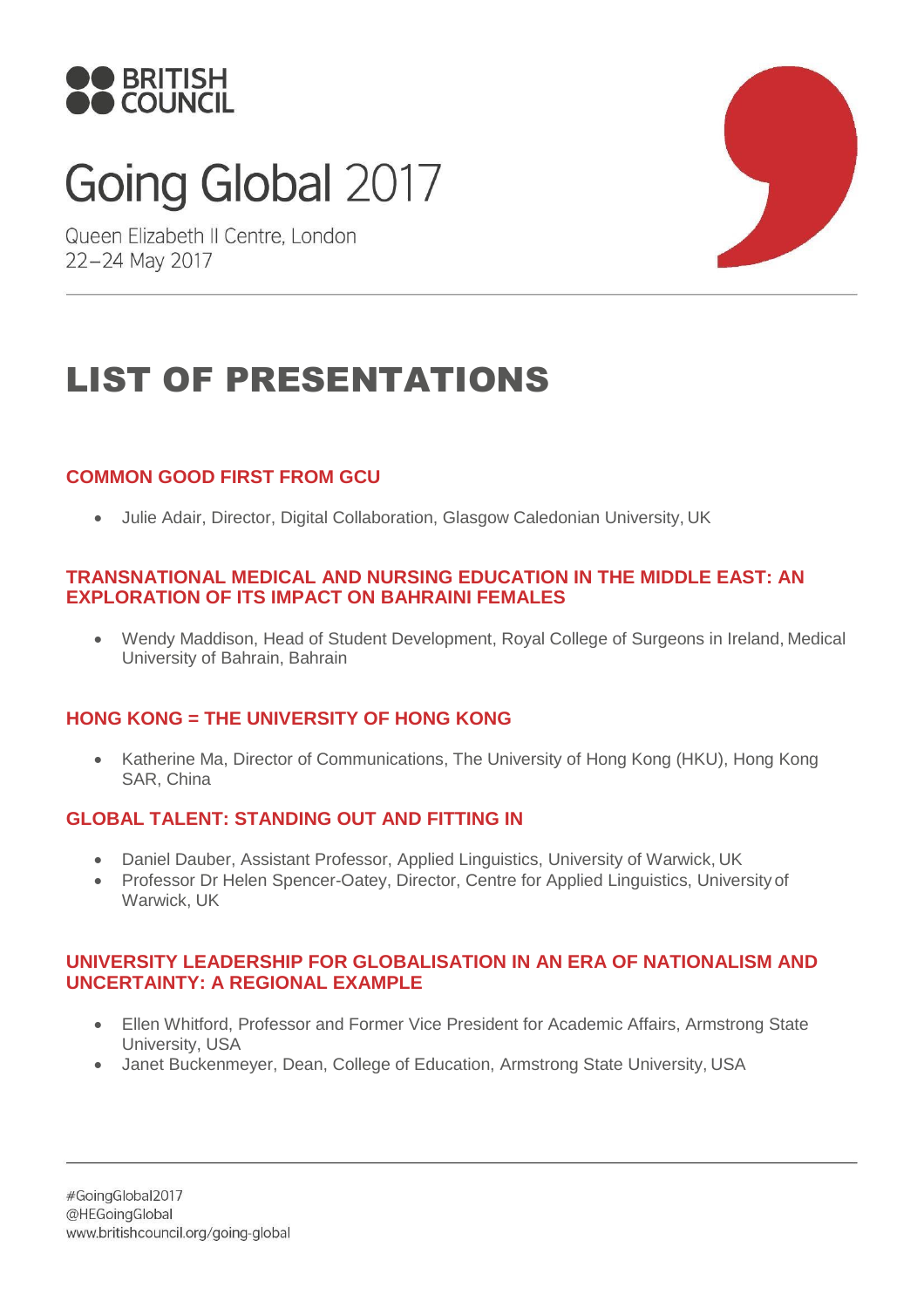# **OFFICIAL DEVELOPMENT ASSISTANCE AND RESEARCH INTERNATIONALISATION**

- William Mitchell, Strategic Projects & Partnerships Manager (International), University of Liverpool, UK
- Christine Bateman, Head of International Development Research, Partnerships and Innovation, University of Liverpool, UK

#### **INTRA-REGIONAL COLLEGIATE PARTNERSHIPS**

• Professor Andrew Chao-Ting Tsung, Executive Director for Strategic Partnership, National Taiwan University, Taipei

#### **CHALLENGES OF INTERNATIONAL QUALITY TO QUALITY IN HIGHER EDUCATION IN THAILAND: AN EXPLORATION OF ACADEMIC PERCEPTIONS AND EXPERIENCES**

• Dr Anupap Thupa-ang, Lecturer, Suan Dusit University, Thailand

# **DESIGN CAPITALS, TALENT AND THE FUTURE OF NETWORKED CAREERS**

- Tobias Revell, Senior Lecturer, London College of Communication, University of the Arts London, UK
- Naomi Bulliard, Research and Innovation Project Manager, University of the Arts London, UK

# **GROWING THE 8%: DEVELOPING TEACHING TALENT IN HIGHER EDUCATION**

• Kathy Wright, Academic Head of International Programmes, Higher Education Academy, UK

# **CITIES OF MINDS**

• Professor William Scott-Jackson, Chairman, Oxford Strategic Consulting, UK

#### **ADDRESSING THE CHALLENGES OF EFFECTIVE ADULT LEARNING IN A GLOBAL DIGITALISED WORLD**

• Andy Newell, Managing Director, IRIS Connect, UK

#### **INNOVATION IN COAL UTILISATION AND PROMOTION OF MODERN MINING PRACTICES IN PAKISTAN: A NEW BLENDED-LEARNING COURSE**

- Toby White, Director, New Crofton Co-operative Colliery & University of Leicester, UK
- Dr Sheraz Daood, Research Associate, University of Sheffield, UK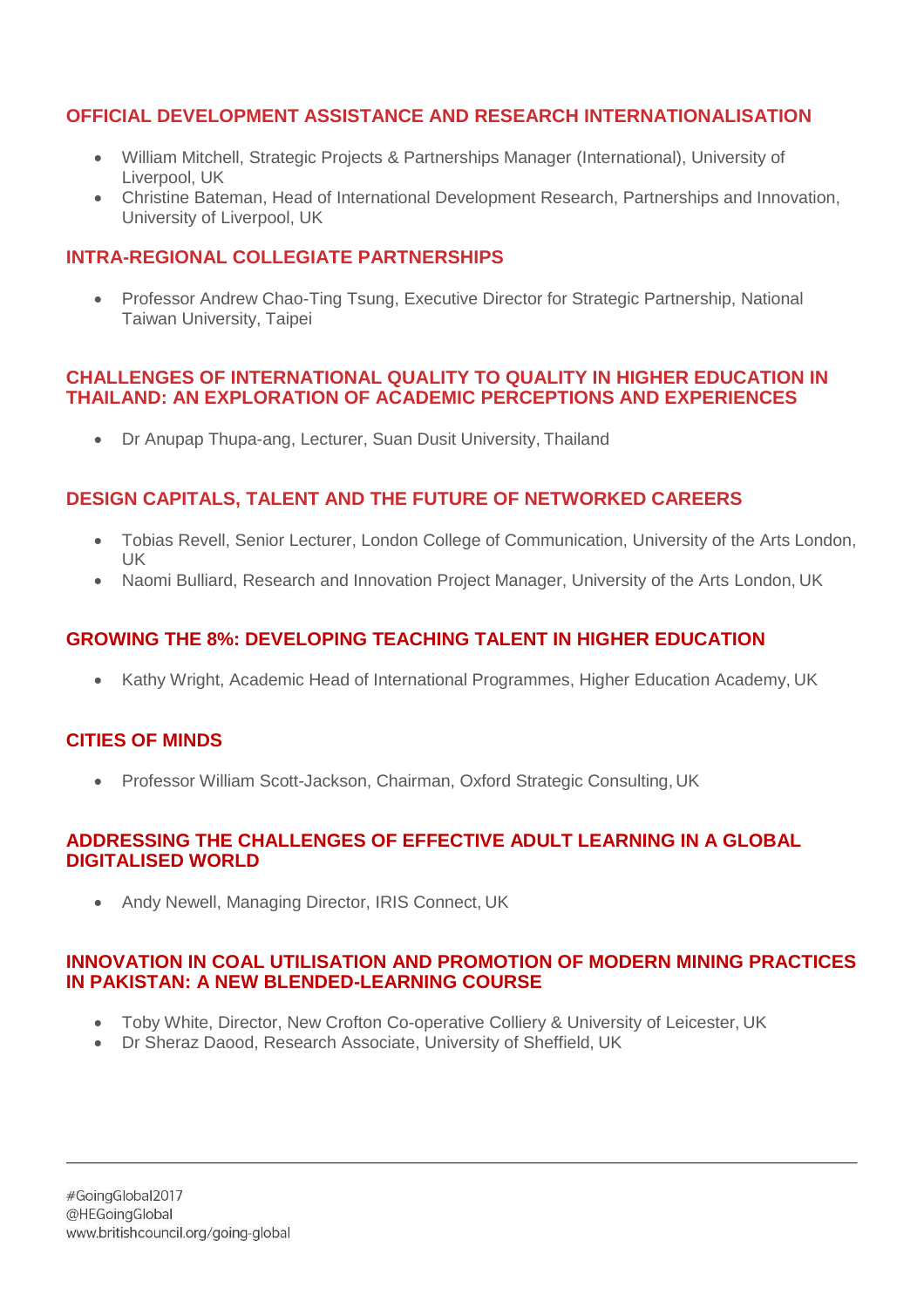# **BUILDING SKILLS FOR WORKPLACE SUCCESS IN THE GLOBAL CITY**

- Devyn Stevenson, Associate Director of National Academic Program, Year Up National, USA
- Matthew Gajdowski, Manager of Program Operations, Year Up National, USA

### **THE SINGAPORE JOURNEY: THE SIM STORY**

- Sylvia Yeo, Assistant Director of Higher Education, Singapore Institute of Management, Singapore
- Denise Mok, Senior Manager of Higher Education, Singapore Institute of Management, Singapore

# **GET ON! ESTABLISHING YOUR GLOBAL NETWORK AT UNIVERSITY**

• Georgina Jones, Market Development Director, NCUK, UK

#### **CONNECTING THE UNIVERSITY WITH INDUSTRY AND REGIONAL COMMUNITY**

- Viorel-Aurel Serban, Rector, Politehnica University of Timisoara, Romania
- Liviu Cadariu-Brailoiu, Vice-Rector, Politehnica University of Timisoara, Romania

# **OPEN CITIES, OPEN HERITAGE**

• Graeme Earl, Director of Enterprise and Impact (Humanities), University of Southampton, UK

# **TALKTECH: A COLLABORATIVE LEARNING EXPLORATION OF TECHNOLOGY TRENDS, DIGITAL MEDIA, AND CULTURE ACROSS CONTINENTS**

• Diana Andone, Director of e-Learning Center, Politehnica University of Timisoara, Romania

#### **REDEFINING THE UNIVERSITY-SOCIETY RELATIONSHIP IN SMALL ISLAND DEVELOPING SOCIETIES (SIDS)**

• David Rampersad, Executive Director, Regional and International Affairs, The University of the West Indies, Trinidad and Tobago

# **INFLUENCES OF HE ON THE DICHOTOMY OF LAGOS' URBANISM**

• Sephora Imomoh, Higher Education Programme Manager, British Council, Nigeria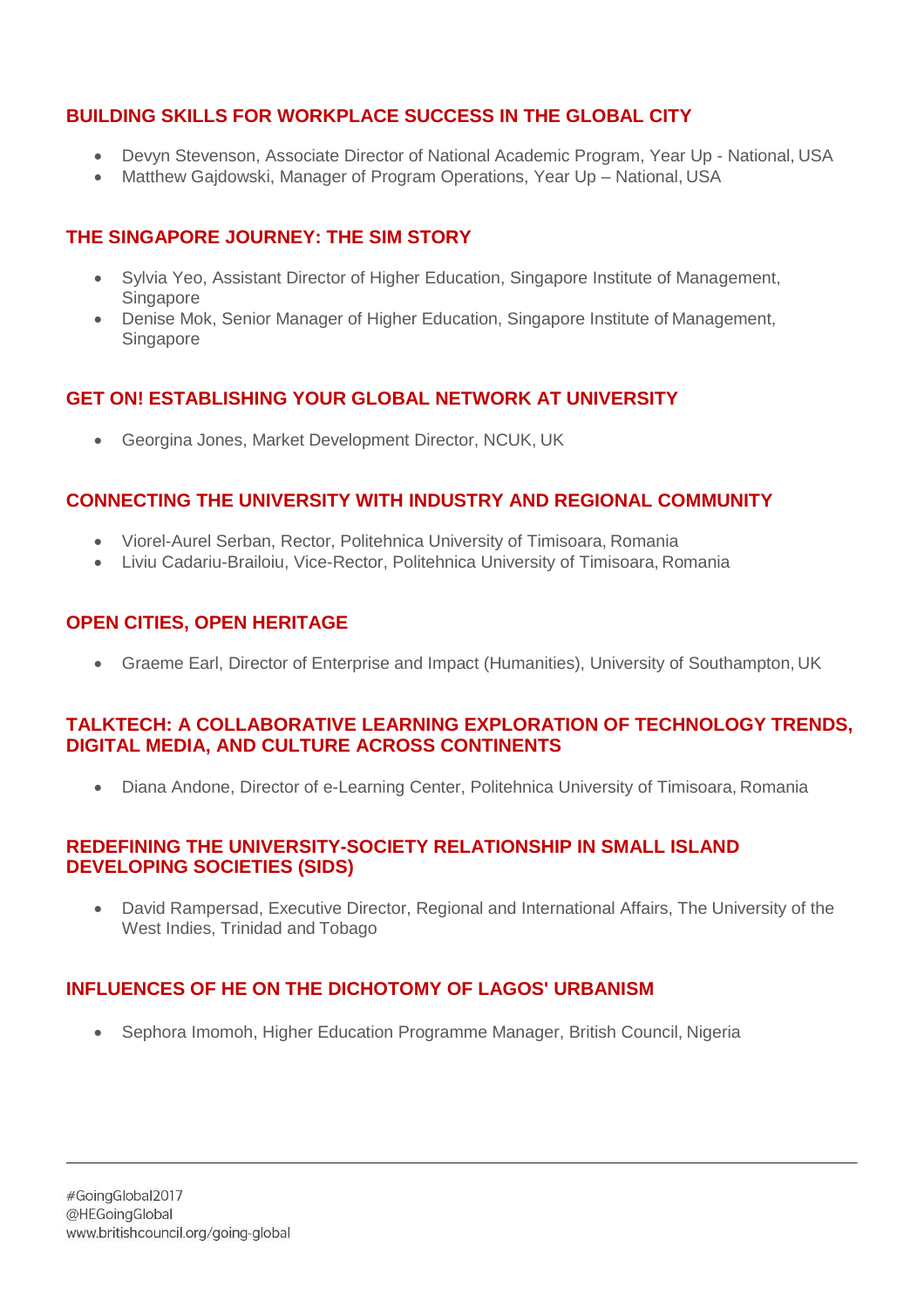# **LEARNING IN A SMART CITY**

• Radu Vasiu, President of the UPT Senate, Politehnica University of Timisoara, Romania

#### **PUBLIC ENGAGEMENT IN COMPULSORY-AGE EDUCATION WITH MOOCs: A CASE STUDY FROM THE ITALIAN AND ENGLISH CONTEXT**

• Eleonora Gandolfi, International Partnerships Manager, University of Southampton, UK

#### **SHARING AND CONNECTING EXPERIENCES IN DEVELOPING SUSTAINABLE CITIES THROUGH MIT-UTM MALAYSIA SUSTAINABLE CITIES PROGRAM (MSCP)**

• Nordin Yahaya, Pro Vice Chancellor (International), Universiti Teknologi Malaysia (UTM), Malaysia

#### **EXAMINING KEY QUALITY ASSURANCE ISSUES IN TRANSNATIONAL HIGHER EDUCATION: HOW DO GLOBAL PARTNERSHIPS ENSURE ACADEMIC CREDIBILITY OF PROGRAMMES?**

• Poonam Aulak, Associate Professor, Birmingham City University, UK

# **PLANNED VIOLENCE IN DIVIDED CITIES: POSTCOLONIAL PEDAGOGY**

- Professor Elleke Boehmer, Professor of World Literature in English, University of Oxford, UK
- Dr Dominic Davies, British Academy Postdoctoral Research Fellow, University of Oxford, UK

# **CONNECTED THINKING FOR QUALITY CULTURE**

- Ganisher Rakhimov, Rector, University of World Languages, Uzbekistan
- Mark Crossey, Country Director, British Council, Uzbekistan

# **LwB: LANGUAGES WITHOUT BORDERS**

- Waldenor Moraes, Vice President, Languages Without Borders, Ministry of Education Federal University of Uberlandia, Brazil
- DeniseAbreu-e-Lima, President, Languages Without Borders, Ministry of Education, Brazil

# **THE ROLE OF HIGHER EDUCATION IN ENVIRONMENTAL SUSTAINABILITY**

• Josephine Djan, Lecturer, Pentecost University College, Ghana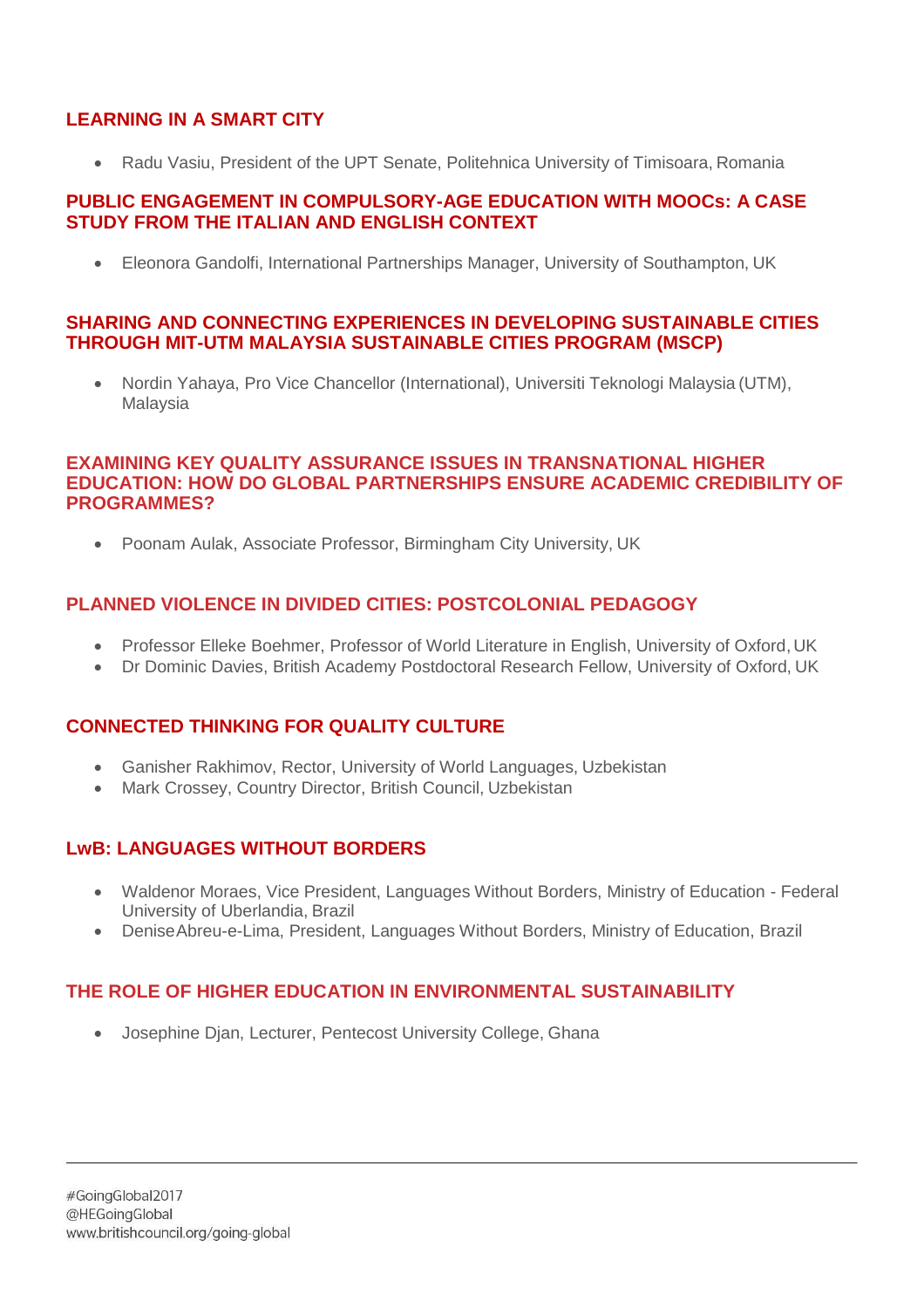#### **CAN MODERN TOOLS BE HELPFUL IN CONNECTING ACADEMIC DISCIPLINES TO TRANSFORM SUBJECT CULTURES?**

• Abdul Shakoor Chaudhry, Lecturer in Animal Science & Nutrition, Newcastle University, UK

# **HOW DO PROSPECTIVE INTERNATIONAL STUDENTS FIND THEIR IDEAL INSTITUTION**

- Amelia Hopkins, Content Producer, QS, UK
- Dasha Karzunina, International Education Specialist, QS, UK

#### **HARMONY IN DIVERSITY: THE INTERNATIONALISATION OF HIGHER EDUCATION IN BANGKOK AND MANILA**

• Arienne Calingo, EducationUSA Ambassador, Embassy of the United States of America, Manila, **Philippines** 

#### **EXSCITEC STEM - TRANSFORMING STEM EDUCATION IN NEW GLOBAL CITIES**

- Graeme Atherton, Director National Education Opportunities Network (NEON), Exscitec, UK
- Alan West, CEO, Exscitec, UK

# **CITIES IN FOCUS: MAPPING THE STUDENT EXPERIENCE IN URBAN ENVIRONMENTS**

- Jacqueline Kassteen, Owner and Managing Director, Jackfruit Marketing, UK
- Sarah Holt, Head of Strategic Partnerships, Student.com, UK

#### **DOES ENTREPRENEURIAL UNIVERSITY HELP IN GROOMING SUCCESSFUL ENTREPRENEURS? A DEBATE OF "NATURE OR NURTURE"**

• Abdulhasan Al-Dairi, Chairman, Bahrain SMEs Society, Bahrain

#### **FROM YAOUNDÉ TO ZHEJIANG: UNDERSTANDING HIGHER EDUCATION AND SOUTH-SOUTH HUMAN RESOURCE FLOWS IN A TIME OF UNPRECEDENTED GLOBALIZATION**

• Yi Sun, PhD Candidate, University of Massachusetts Amherst, USA

#### **SAUDI WOMEN FIND THEIR NICHE, AND VOICE, WITHIN THE VISUAL COMMUNICATION SECTOR**

• Hind Talal, Lecturer, Dar Al-Hekma University, Saudi Arabia

# **HOW EDUCATIONAL INSTITUTIONS CAN MAKE GLOBAL CITIES**

• Christo Joseph, Director of Strategy & Planning, Garden City University, Bangalore, India